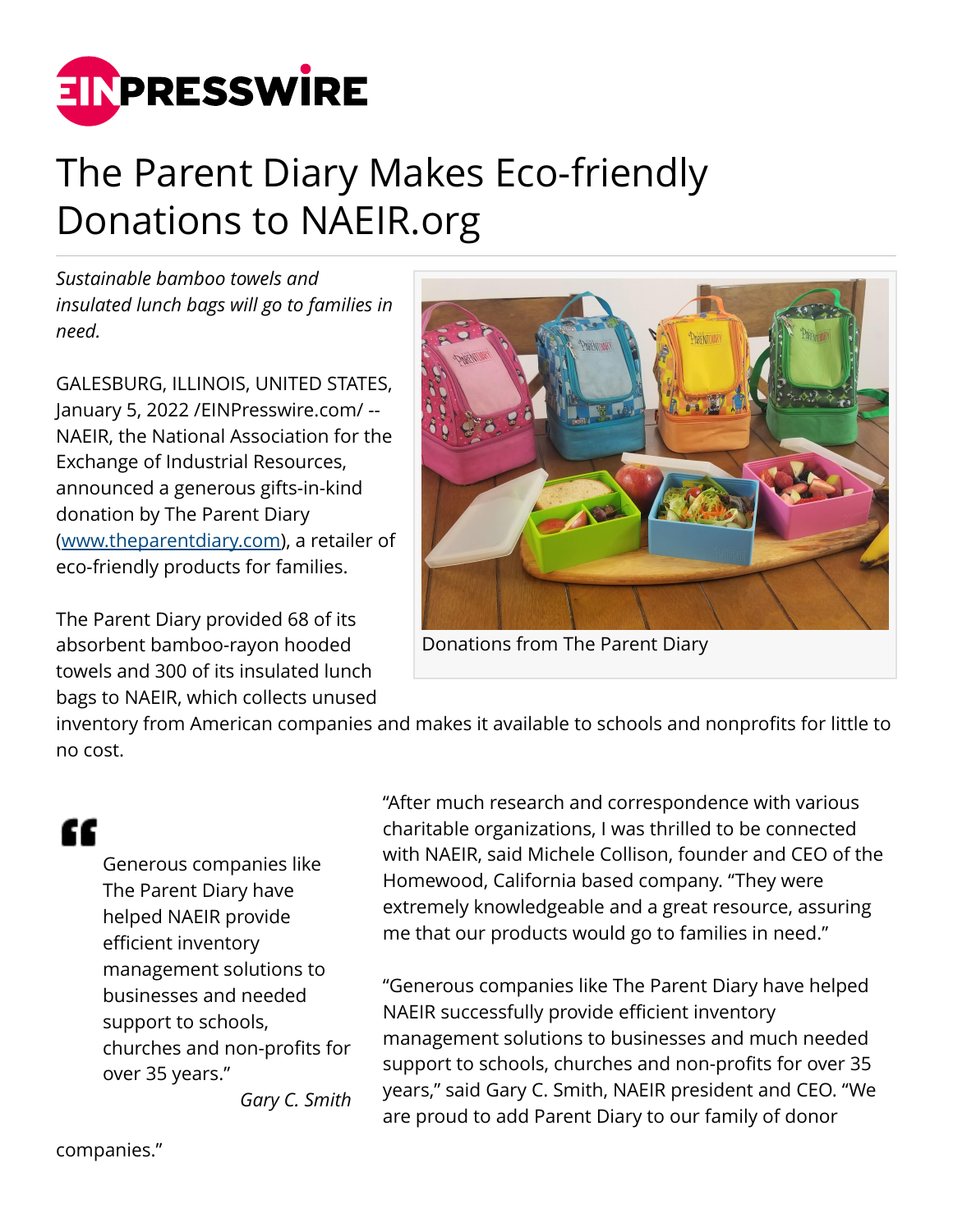With its mission of saving the earth for future generations, The Parent Diary sells eco-friendly products that are practical, durable and sustainable. Other products include 100 percent silicone lunch kits, stainless steel cups for kids, food storage solutions and a placemat-dinner plate combination with sippy cup holder.

In 2022, The Parent Diary will change its name and become ErthOne. They will continue to design and expand their selection of sustainable products.

Giving In-Kind is a Win-Win

A nonprofit based in Galesburg, Illinois, NAEIR is the largest gifts-in-kind organization in the U.S. It offers commercial businesses the opportunity



Michele Collison of The Parent Diary.

to receive a tax deduction by donating excess inventory to nonprofits, including schools, homeless shelters and churches.

Section 170(e)(3) if the Internal Revenue Code states that when C Corps donate their inventory to qualified nonprofits, they don't just receive a tax deduction; they can receive a tax deduction equal to up to twice the cost of the donated products.

Under the tax code, deductions are equal to the cost of the inventory donated, plus half the difference between the cost and fair market-selling price, not to exceed twice the cost.

For example, if a product costs \$10 and sells for \$30, the difference is \$20. Half of \$20 is \$10. So, \$10 (product cost) plus \$10 (half the difference) equals a \$20 deduction. As \$20 does not exceed twice the product cost, it is an allowable deduction.

NAEIR streamlines the in-kind donation process for companies. It has received donations of excess inventory from more than 8,000 U.S. corporations and redistributed more than \$3 billion in products to non-profits and schools.

To learn more, contact NAEIR at 800-562-0955 or visit [www.naeir.org](http://www.naeir.org).

Joanne Levine Lekas & Levine PR